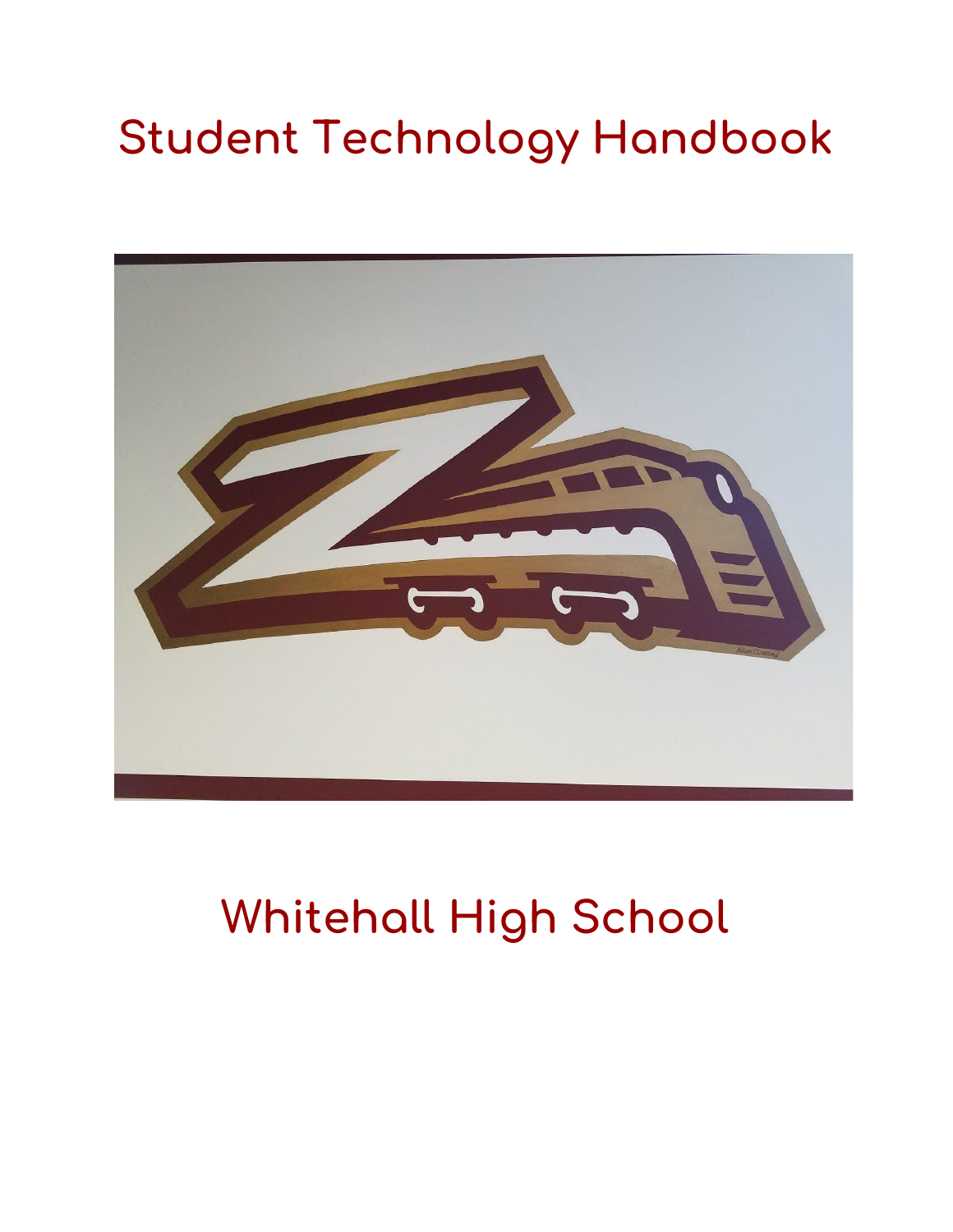Beginning with the 2019-2020 school year, in alignment with our QUEST 2021 initiative, every student will receive a Chromebook for the school year. Students will be expected to maintain the devices on a daily basis and ensure their proper use and handling. The Chromebooks are an extension of the classroom and therefore should be used for educational purposes only. Chromebooks are to be returned as received, except normal wear and tear as determined by the District, at the conclusion of each school year or when requested by any school district official. The Whitehall Coplay School District School Board Policy No. 815: Acceptable Use of the Internet and School Board Policy No. 224: School Property apply to all students and staff using Chromebook, regardless of location. The assignment and use of a Chromebook are considered to be a privilege. Inappropriate use or neglect of a Chromebook, carrying case, charger, the Internet and/or any installed software could result in the loss of Chromebook privileges. Loss of privileges will not change classroom expectations and/or assignment completion.

The policies and procedures, and information within this document apply to all Chromebooks and other digital devices used at Whitehall High School. Teachers may set additional requirements for use in their classrooms.

## **Voluntary Technology Fee**

- **●** The voluntary technology fee has been set at \$15 per student. The fee will cover the cost of the first accidental damage to repair the Chromebook. All students in grades 9-12 are asked to pay a \$15.00 annual technology fee. The technology fee may be paid online usin[g](http://www.wilsonsd.org/Page/8665) [MySchoolBucks.com](https://www.myschoolbucks.com/) or by making a cash payment in the Main Office. Families who opt-out of the technology fee will be responsible for the costs of repair or replacement for any damage incurred.
- **●** If the technology fee is paid the first accident requiring a repair will be covered. The second accident during the same year may result in a charge of \$50 or the cost of the repair. The third accident requiring repair may result in the entire cost of the repair to be charged to the student.
- **●** If the technology fee is not paid, the non-warranty repair cost will be assumed by the student.
- **●** For any damage determined to be misuse, horseplay, neglect, intentional damage, or lost/stolen device, the cost is the actual cost of repair or replacement of the device, currently \$259 as of 8/1/2019.
- **●** If a power adapter, case, or other accessories are damaged or lost, the parent/student is responsible for the full cost of replacement, currently \$25 for the adapter and \$10 for the carry case or hardshell case.

## **General Care and Precautions**

● Students and parents/guardians acknowledge that any issued device is and remains the property of the Whitehall Coplay School District. The student's use of the device is a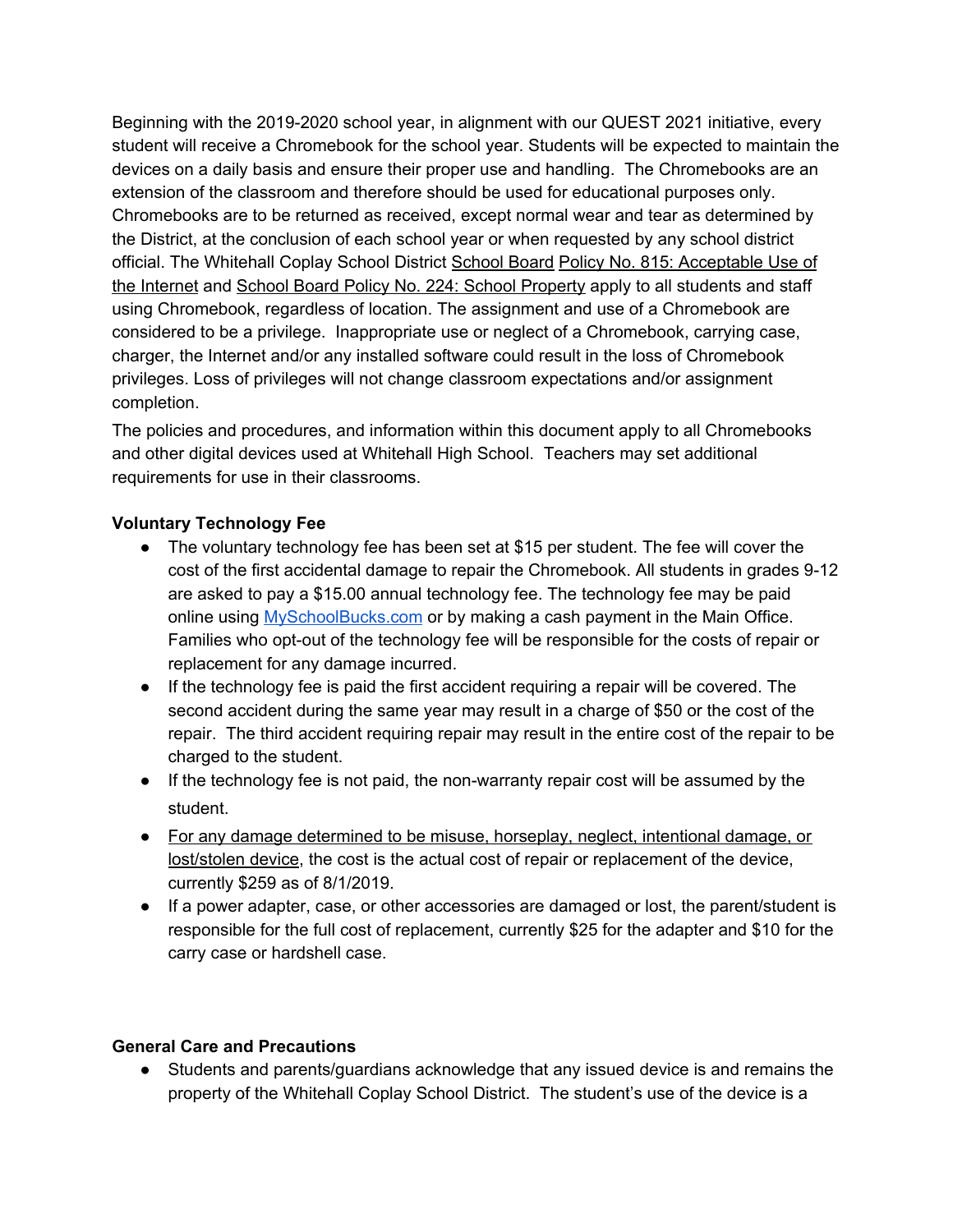privilege and may be revoked at any time due to misuse. Students must return the device if they withdraw from school, at the end of the year or immediately upon the request of WCSD. WCSD will assess a fee and may also file a report of stolen property with the local law enforcement agency for devices not returned.

- Students are responsible for the general care of the Chromebooks. Chromebooks that are damaged or broken should be immediately returned to the High School Technology Team in the Library for evaluation. Examples include, but are not limited to: cracked casing, cracked screens; frayed charger cables; and beverage spills on keyboards.
- Students are responsible for keeping track of the Chromebook and taking precautions to keep it safe. Make certain the locker is completely closed and locked when storing your Chromebook. If you store the Chromebook in a backpack, make certain your backpack is never left unattended.
- Do not eat or drink while using your Chromebook.
- When using USB storage devices or connecting the power cord to the Chromebook, carefully remove and attach these devices.
- Cords, cables and removable storage devices should be inserted carefully into the Chromebook computer. Students should not carry Chromebooks while the screen is open.
- Chromebooks must remain free of any writing, drawing, stickers or labels that are not the property of the District. Fees may be charged for the removal of any items from student Chromebooks. Chromebook covers are acceptable and encouraged and can be useful to distinguish Chromebooks from each other.
- Students must follow all copyright laws. Familiarize yourself with School Board Policy No. 814 –Copyright.
- Downloading unauthorized games, applications or software by students is not permitted.
- Students should not loan the Chromebook to anyone (including family members) and should not share login or password information for any website or services.
- When closing and storing the Chromebook in the sleeve, put the computer in sleep mode or turn it off to prevent overheating.
- If a student notices the Chromebook is running slow or functioning in an abnormal manner, they should report to the Technology Hub in the Library for support.
- Inappropriate language and materials used as screensavers and/or desktop images are not permitted on Chromebook computers.
- Vandalism to any Chromebook, sleeve, or charger is strictly prohibited.
- Students/Parents may be responsible for the restoration or replacement costs associated with vandalism. In addition, the district may refer instances of vandalism to the appropriate authorities for civil, criminal, or juvenile proceedings.

## **Case**

Students will be provided a case for each computer. Computers should be kept within these cases when they are not in use.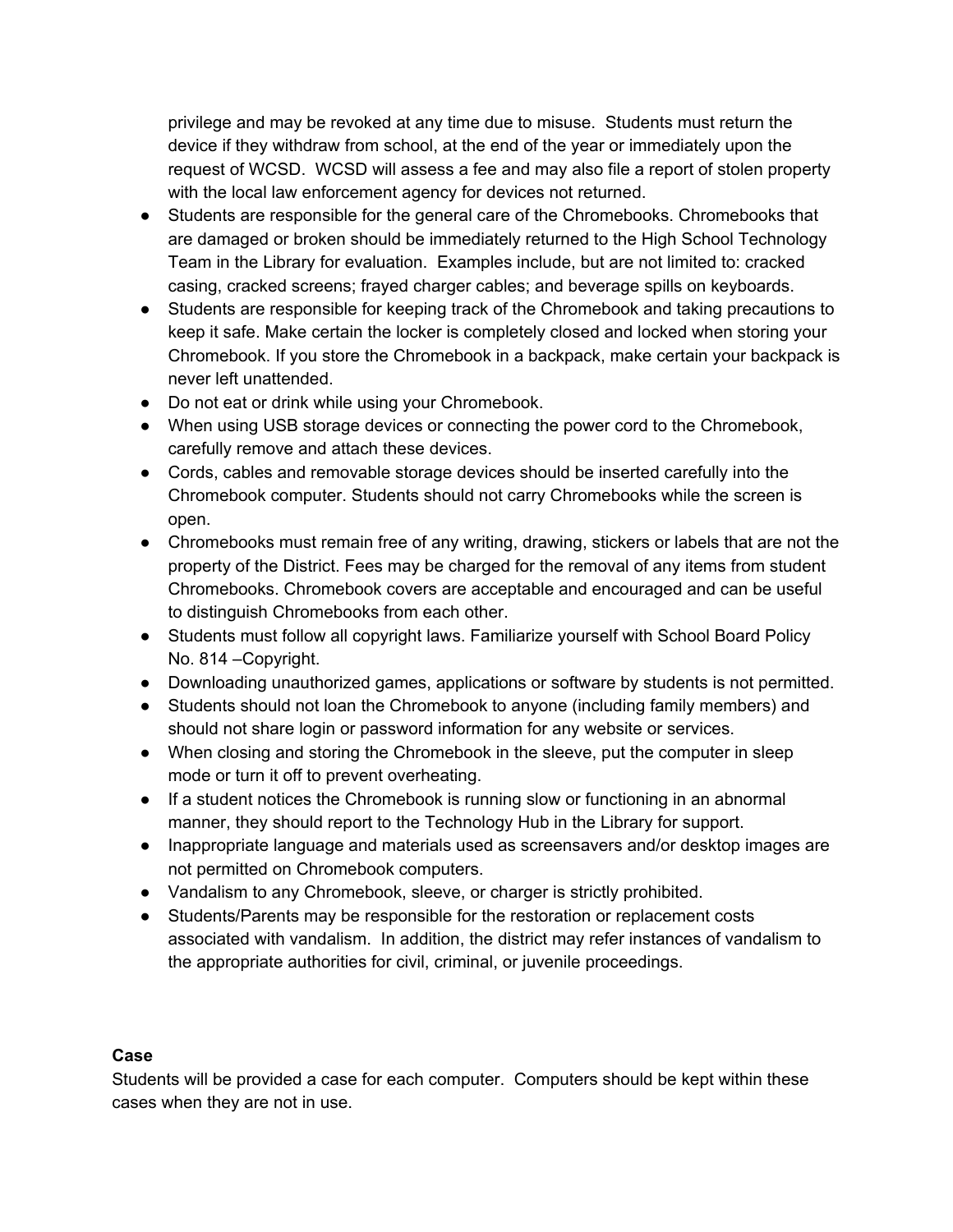#### **Screen Care**

- Do not place anything on the keyboard before closing the lid (i.e. pen, pencil, disks).
- When cleaning dirty Chromebook screens use an anti-static cloth or microfiber cloth. Do not use tissues, paper towels or any other kinds of material that will scratch the Chromebook screen.
- Do not lean on the top of the Chromebook when it is closed. Do not poke the screen.
- Always place the Chromebook in the District-provided sleeve or similar protective case. Be careful not to drop or throw backpacks or Chromebook sleeves. The Chromebook will get damaged.
- Do not poke the screen with anything that will mark or scratch the screen surface.

## **Loaner Chromebooks**

There will be a limited supply of "loaner Chromebooks" located in the Technology Hub in the LIbrary. If you are experiencing trouble with a Chromebook, please visit the Tech Hub. If the Technology Team is unable to assist with fixing the Chromebook, a loaner may be issued based on availability and need.

## **Acceptable Use Policy**

All students and parents should familiarize themselves with the WCSD Acceptable Use Policy. In addition, the use of proxies to bypass District filtering is not acceptable and violates School Board Policy No. 815: Acceptable Use of the Internet. Chromebooks should be used for educational purposes only. Students shall not visit vulgar or pornographic websites or view or transfer materials that are not suitable for an educational environment. Be cautious about clicking on questionable links or links from unknown sources. Students shall not use Chromebooks to bully, harass, or intimidate other students.

Students who violate the Acceptable Use Policy, WCSD User Agreement, or School District Policy while using school district issued Chromebooks will be subject to disciplinary action.

## **Network Access**

Students will have access to the WCSD network and will be expected to follow School Board Policy 815 regarding appropriate network usage.

## **Filtering**

WCSD has installed GoGuardian filtering software that will limit student internet access to sites that are deemed inappropriate. This software will be active on all devices, both at school, and at home. This software also allows the school district to deactivate any device that has gone missing or has been stolen.

## **Batteries, power adapters**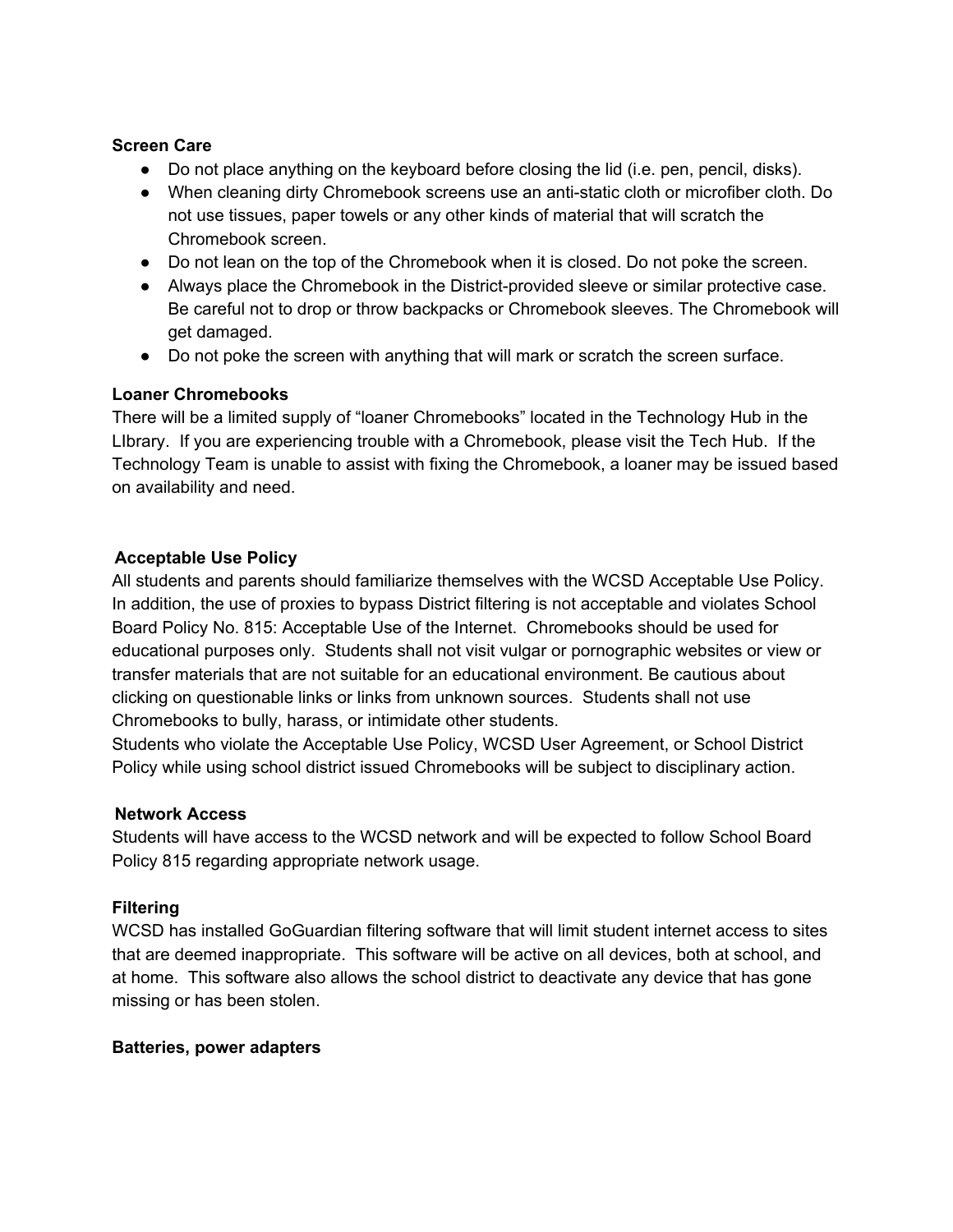Chromebooks need to be charged on a daily basis and should be charged in the overnight hours. Academic and disciplinary consequences may be administered for students who fail to regularly charge their Chromebooks.

#### **Software**

All software on District Chromebooks will be licensed, approved and installed by a District Computer Technician.

#### **Saving Information**

The District recommends that Students work locally on their Chromebook and backup important school data (projects, papers, etc.) regularly to their Google Drive. There is no expectation of privacy for data stored on school-issued devices.

#### **Email**

Students will be expected to use a school district issued Gmail accounts for correspondence with fellow students and teachers. All policies, procedures, and practices ruling proper etiquette should be respected when sending and receiving email through student Gmail accounts.

#### **Sound, Games, or Apps**

- Sound must be muted at all times unless permission is obtained from the teacher for instructional purposes.
- All software/apps provided by the district should remain on the computer.
- Downloading unauthorized games, applications or software by students is NOT permitted.

## **Classroom Procedures**

The classroom teacher will determine the use of Chromebooks during instructional time. Teachers will follow appropriate guidelines for the use and management of Chromebooks during class time.

## **Library/ Technology Hub**

The Library will be open on a daily basis during regular school hours. The "Hub" will be available during the following hours 7:30-8:00 and 2:30-3:00. The Hub will be staffed with a technician for any computer-related issues. Students must have a written pass to visit the Hub from their classroom teachers. As the school year progresses, the hours the Tech Hub is open may change. The hours will be posted on the front of the library and on the morning announcements on a weekly basis.

## **Gymnasium**

Students should store their Chromebooks in their own locker or their gym locker during class. All school and personal property should be locked in the lockers during class. Students will be responsible for any property that is not properly secured during gym class.